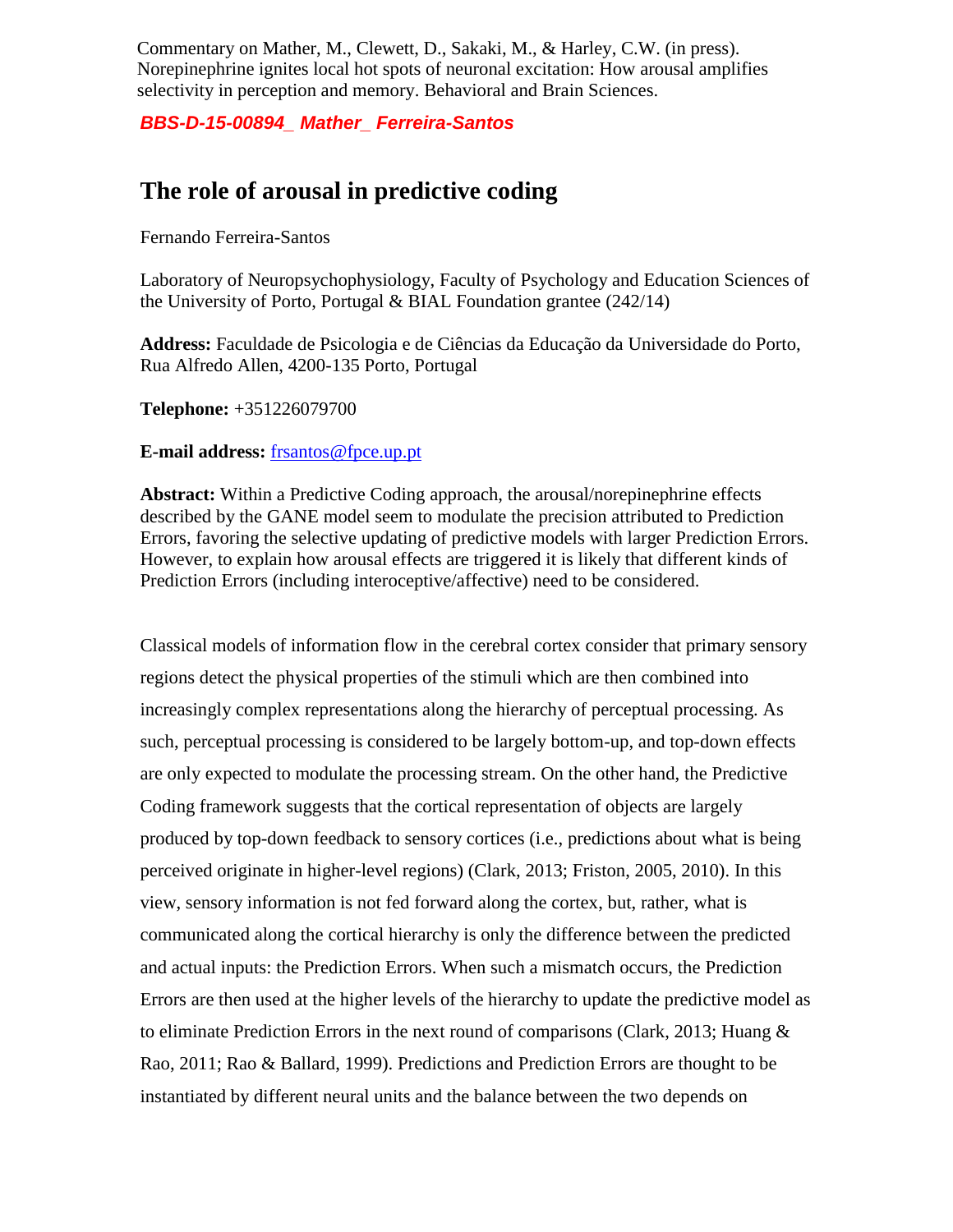Precision cells that modulate their relative weights. Increased precision of the Prediction Errors means that the error signal will be strengthened by the precision units and lead to a stronger updating of the predictive model, whereas decreased precision suppresses the Prediction Errors and thus maintains the current model (Barrett & Simmons, 2015).

With this brief introduction in mind, I will now turn to how the GANE model may be integrated within a Predictive Coding approach – a possibility that is acknowledged by Mather, Clewett, Sakaki, and Harley in the target article.

The activity of norepinephrine (NE) neurons has been in the focus of researchers interested in the neural coding of Prediction Errors (Dayan & Yu, 2006). NE cells respond phasically to unexpected stimuli across sensory modalities and cease to respond after a few repetitions of the stimulus, a pattern of activity that is consistent with what would be expected from units coding Prediction Errors (Schultz & Dickinson, 2000). However, as detailed by the GANE model, the overall effect of NE seems to be more akin to a modulation of the precision weights of Prediction Errors. Thus, in Predictive Coding terminology, NE amplifies the stronger feedforward glutamatergic error-signals while suppressing weaker Prediction Errors, leading to a stronger updating of only the most unexpected inputs. Indeed, this is a sensible explanation: strong Prediction Errors signal highly unexpected sensory input and thus elicit orienting responses and concomitant central NE release to boost signal-to-noise ratio and favor the updating of the most relevant predictions.

However, the salience or priority of stimuli that seem to trigger NE effects is not fully dependent on sensory mismatch. It is true that phasic NE responses occur to intense unexpected sensory inputs (Peterson & Posner, 2012) but also to stimuli that are not physically extreme, namely stimuli that carry emotional or task-related significance (Schultz & Dickinson, 2000). Indeed, the affective/motivational aspect of arousal is something that has not been the focus of the more classic formulations of Predictive Coding approaches. However, recent models of Affective Predictive Coding extend the Predictive Coding framework, originally developed to account for perception of external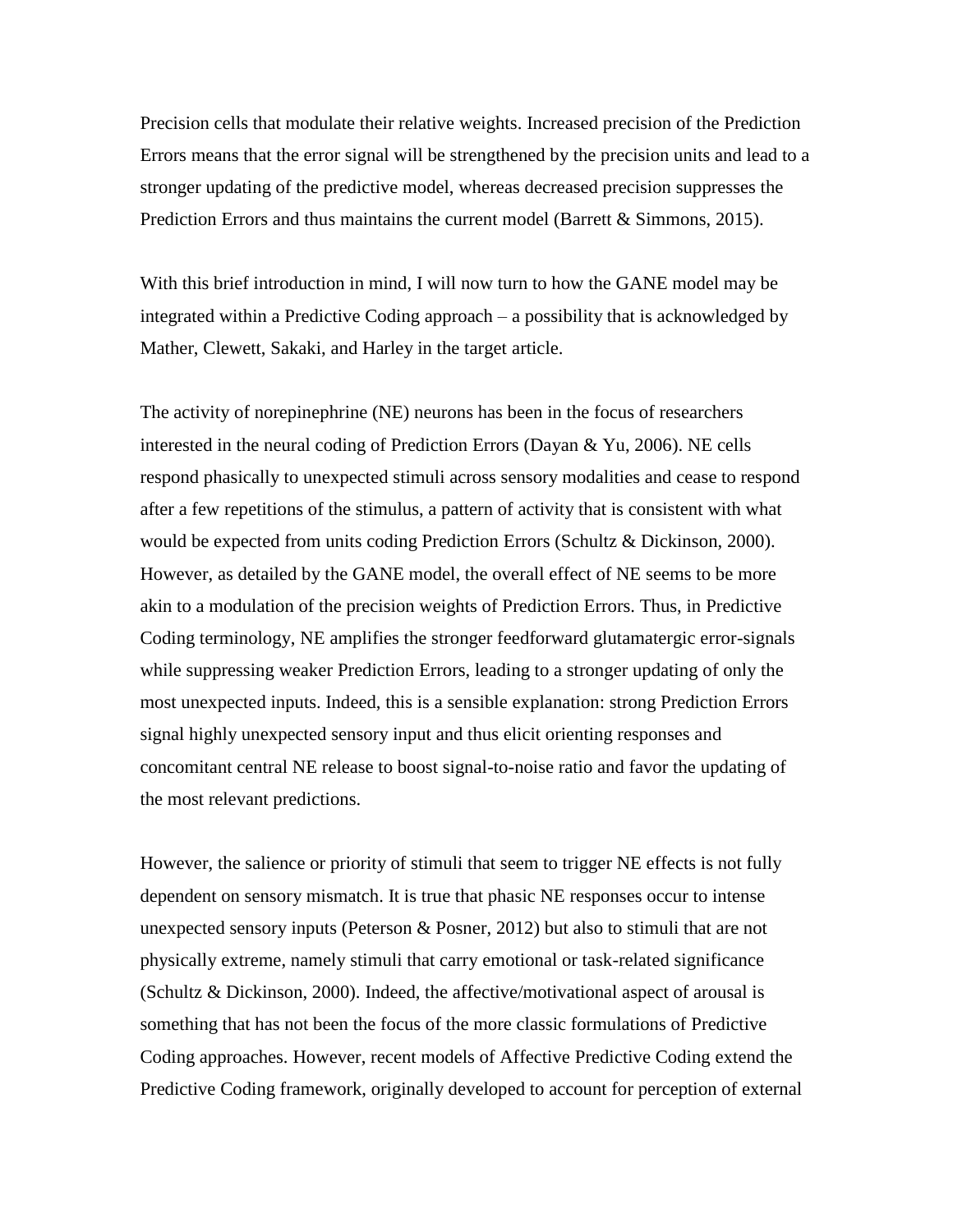objects, to include interoception, i.e., the cortical representation of internal states which constitute the basis of emotional experience (Barrett & Simmons, 2015; Seth, 2013). Also, Affective Predictive Coding models do not consider interoceptive inferences as independent from exteroceptive processing, but rather that affective predictions and affective Prediction Errors are a basic component of "regular" perception (Barrett & Bar, 2009). This means that the perception of an object involves not only predictions about its physical features (e.g., shape, color) but also about its affective properties (e.g., very pleasant, neutral, scary), and that the Prediction Errors that are elicited may concern sensory and affective mismatches.

One hypothesis that is consistent with this view is that engagement of NE neurons in the locus coeruleus may depend on a threshold of the net sum of Prediction Errors for a given input. This would mean that arousal effects may occur following sensory, affective, or task-related mismatch (depending on whether the stimulus is, respectively, inconsistent with perceptual, interoceptive, or goal-related predictions) or a combination of these. If this combination of Prediction Errors reaches a given threshold, then a phasic NE response is elicited in order to facilitate the selective updating of predictions in the prioritized manner that Mather and colleagues elegantly describe. Indeed it has been shown that emotionally deviant stimuli evoke larger cortical Prediction Errors than neutral deviants (Vogel, Shen, & Neuhaus, 2015), but the precise role of NE in this effect remains an issue for future investigation.

## **References**

- Barrett, L. F., & Bar, M. (2009). See it with feeling: affective predictions during object perception. *Philosophical Transactions of the Royal Society B: Biological Sciences, 364*, 1325-1334. doi:10.1098/rstb.2008.0312
- Barrett, L. F., & Simmons, W. K. (2015). Interoceptive predictions in the brain. *Nature Reviews Neuroscience, 16*, 419-429. doi:10.1038/nrn3950
- Clark, A. (2013). Whatever next? Predictive brains, situated agents, and the future of cognitive science. *Behavioral and Brain Sciences, 36*, 181-253. doi:10.1017/S0140525X12000477